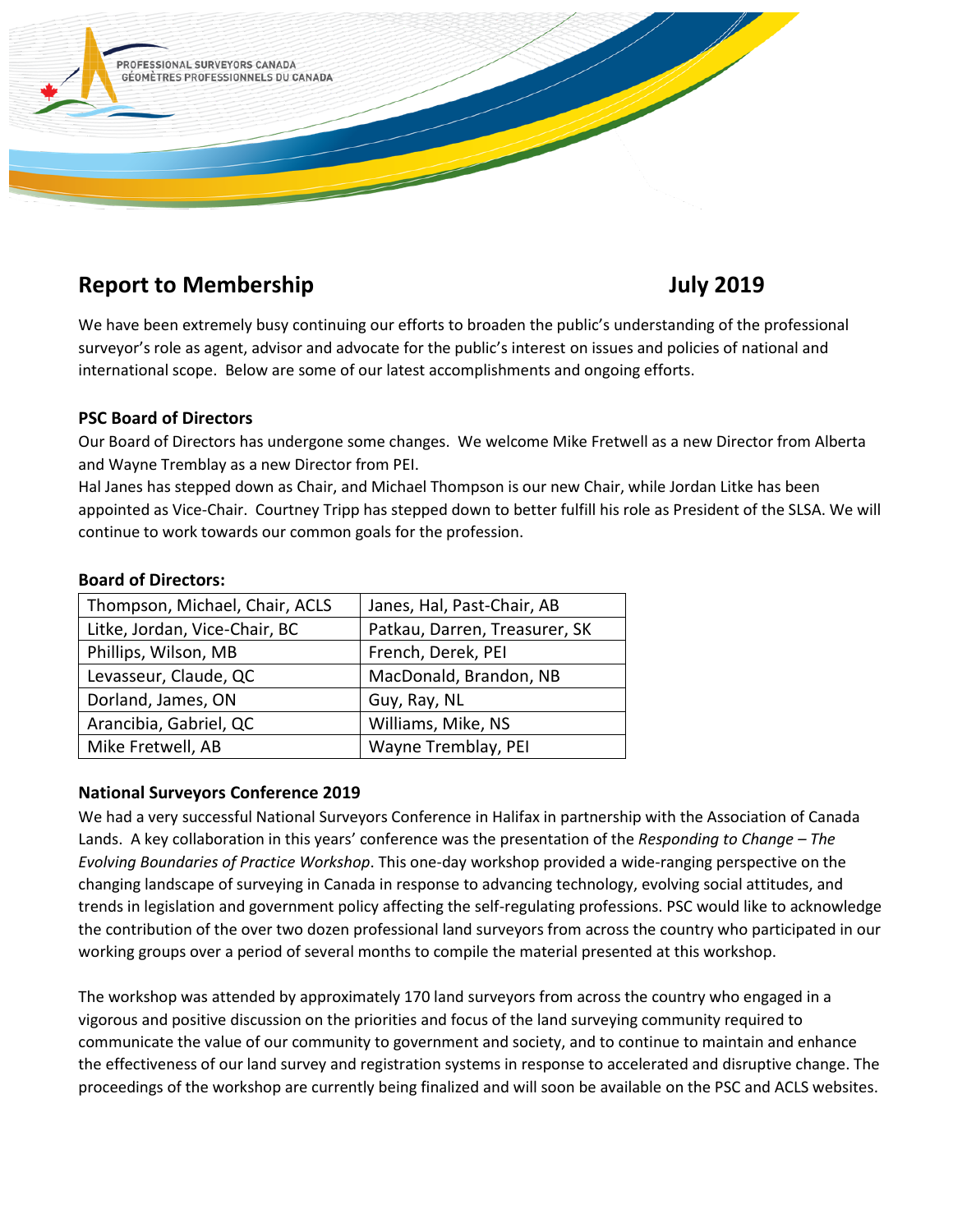#### **Champlain Award**

Professional Surveyors Canada is pleased to announce the presentation of the 2019 Champlain Award recognizing



outstanding leadership and contributions to the Canadian land surveying profession to Mr. Peter Sullivan, CLS, ALS (ret), MBA of Edmonton, Alberta.

The Champlain Award was presented to Mr. Sullivan by Hal Janes, Chair of Professional Surveyors Canada before a national audience of land surveying professionals at the National Surveyors Conference in Halifax on May 2<sup>nd</sup>, 2019.

Mr. Janes noted the many significant contributions made by Mr. Sullivan over the span of a 29-year career in the Surveyor General Branch of Natural Resources Canada, culminating in his leadership as the Surveyor General of

Canada and International Boundary Commissioner from 2006 until his retirement in 2018. During this period Mr. Sullivan led a major re-organization and modernization of Canada Lands administration and governance, was instrumental in advancing first nations land surveys and administration goals in support of indigenous reconciliation and capacity development, and was a strong advocate for the modernization of the Canadian Spatial Reference System and the development of a national augmented GNSS Precise Positioning Service. Congratulations Mr. Peter Sullivan!

#### **Underground Infrastructure**

Our work with underground infrastructure was extensive in the last few months. We were given the opportunity to present our position to the Senate Committee that was reviewing Bill C-69 in early May. One of two proposed amendments by PSC was included in the recommendation package of the Independent Senators Group, but the amendment did not get through the full committee clause-by-clause review. While our proposed amendments did not make it into the final version of the Bill, we received tangible support from several Senators and raised awareness of Land Surveyors as experts to be consulted on matters of land management among legislators.

In addition to advocacy regarding proposed legislation, we are also advocating for the inclusion of provisions and regulations requiring the "as built" survey of all new underground installations, the registration of easements describing their location, and the implementation of mapping standards supporting open and publicly accessible mapping of all new underground infrastructure installations.

In support of this we produced 3 short videos of a public service nature. These videos aim to bring public awareness to what we think are important issues and a step towards having legislated policies to map all underground utilities.

All three videos are available on our website and our YouTube Channel and we are hoping to increase distribution.



[Location of Underground Utilities](https://www.youtube.com/watch?v=A6tOIzlE8N4) [Minimum Distance from utilities](https://www.youtube.com/watch?v=kAnMhURM_aA) Buried Depth of Underground **[Utilities](https://www.youtube.com/watch?v=Vc6XgNa0SXc)**